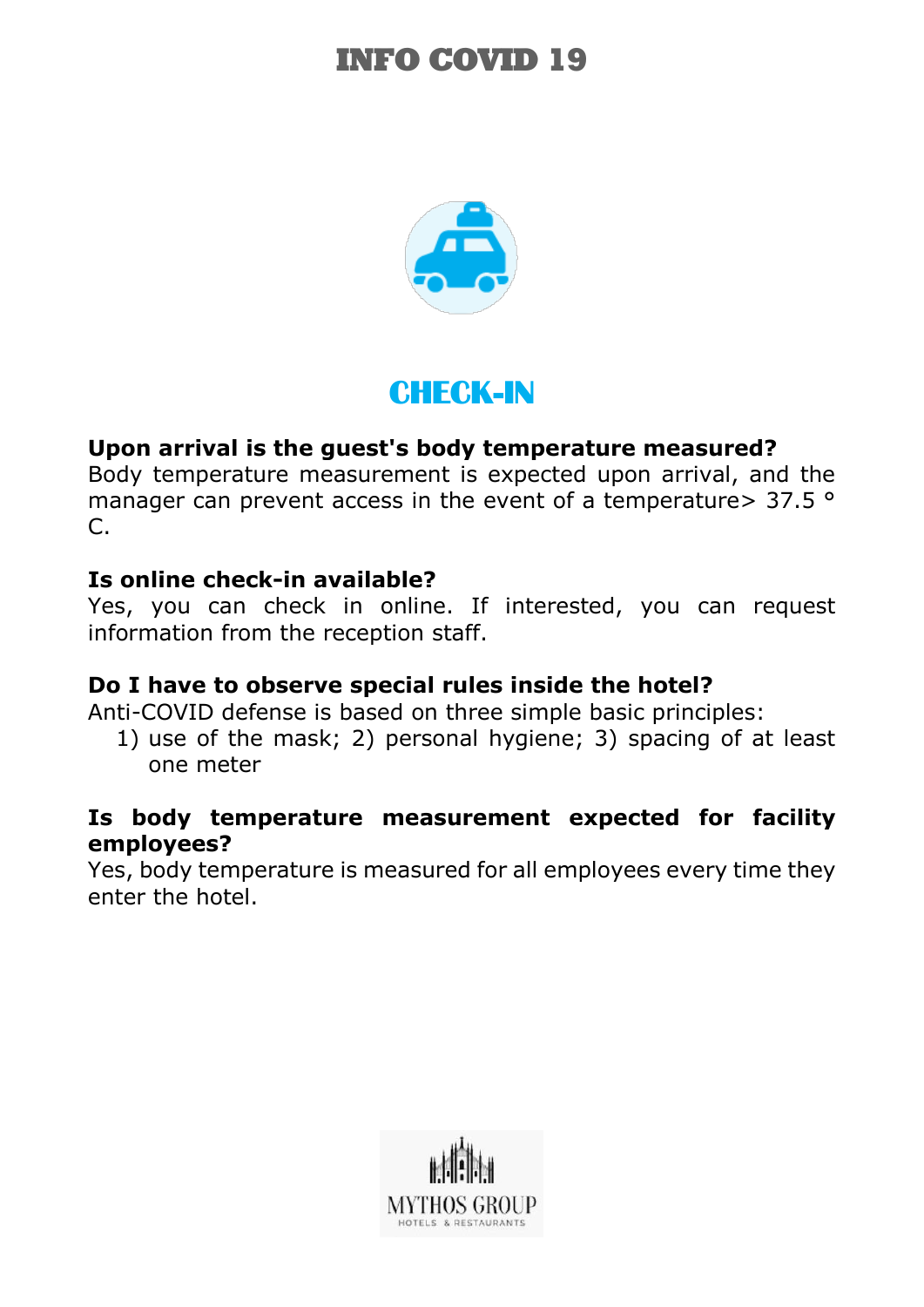

## RESTAURANT

#### **Is body temperature measurement required to access restaurants?**

No, there is no measurement of guests' body temperature, even if the operator is entitled to do so, preventing access in the event of temperatures >  $37.5$  ° C.

#### **Do I have to wear a mask inside the restaurant?**

Inside the restaurant, customers must wear a mask when they are not sitting at the table.

#### **Are there disinfectant products at the entrance to the restaurant?**

Yes, there are sanitizing products for customers and staff, especially at the entrance and near the toilets.

#### **Is it possible to book the meal?**

Yes, reservations are required, given that there cannot be more customers inside the restaurant than there are seats, with the necessary distances.

#### **How far are the tables positioned?**

The tables are arranged in such a way that the seats guarantee interpersonal distancing, with the exception of people who are not subject to them according to the provisions in force (this last aspect pertains to individual responsibility).

#### **Is buffet consumption allowed, for example for breakfast?**

Buffet consumption is not allowed. Guests will indicate their preferences to the waiter and will be served at the table. Room service can also be booked for breakfast.

#### **How are the menus consulted?**

It will be possible to download an App that will allow guests to choose the dishes on the menu.

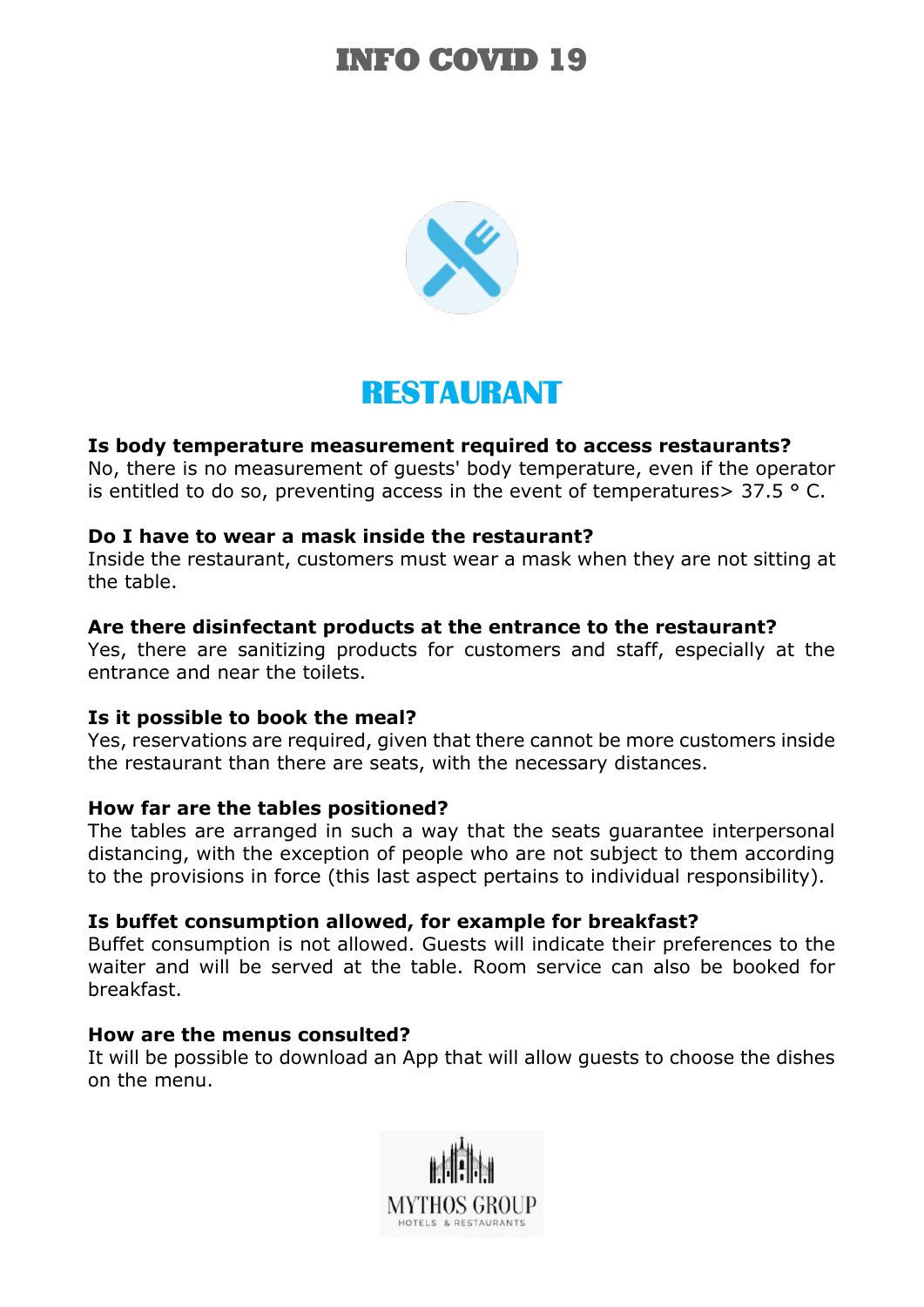

## **FACE MASK AND GLOVES**

### **Do I have to wear a mask during the holiday?**

Guests must always use the mask when they are outside the housing unit and always when it is not possible to guarantee the interpersonal distance of at least one meter (except for those belonging to the same family).

### **Do I have to wear disposable gloves while on vacation?**

Wide availability and accessibility to hand hygiene systems with hydro-alcoholic solutions in various locations within the structure is guaranteed, and frequent use by guests and staff is promoted. The use of disposable gloves is therefore not mandatory.

### **Should the staff inside the hotel wear a mask?**

The staff is required to use the mask always when they are in the presence of guests and, in any case, in all circumstances in which it is not possible to guarantee the interpersonal distance of at least one meter.